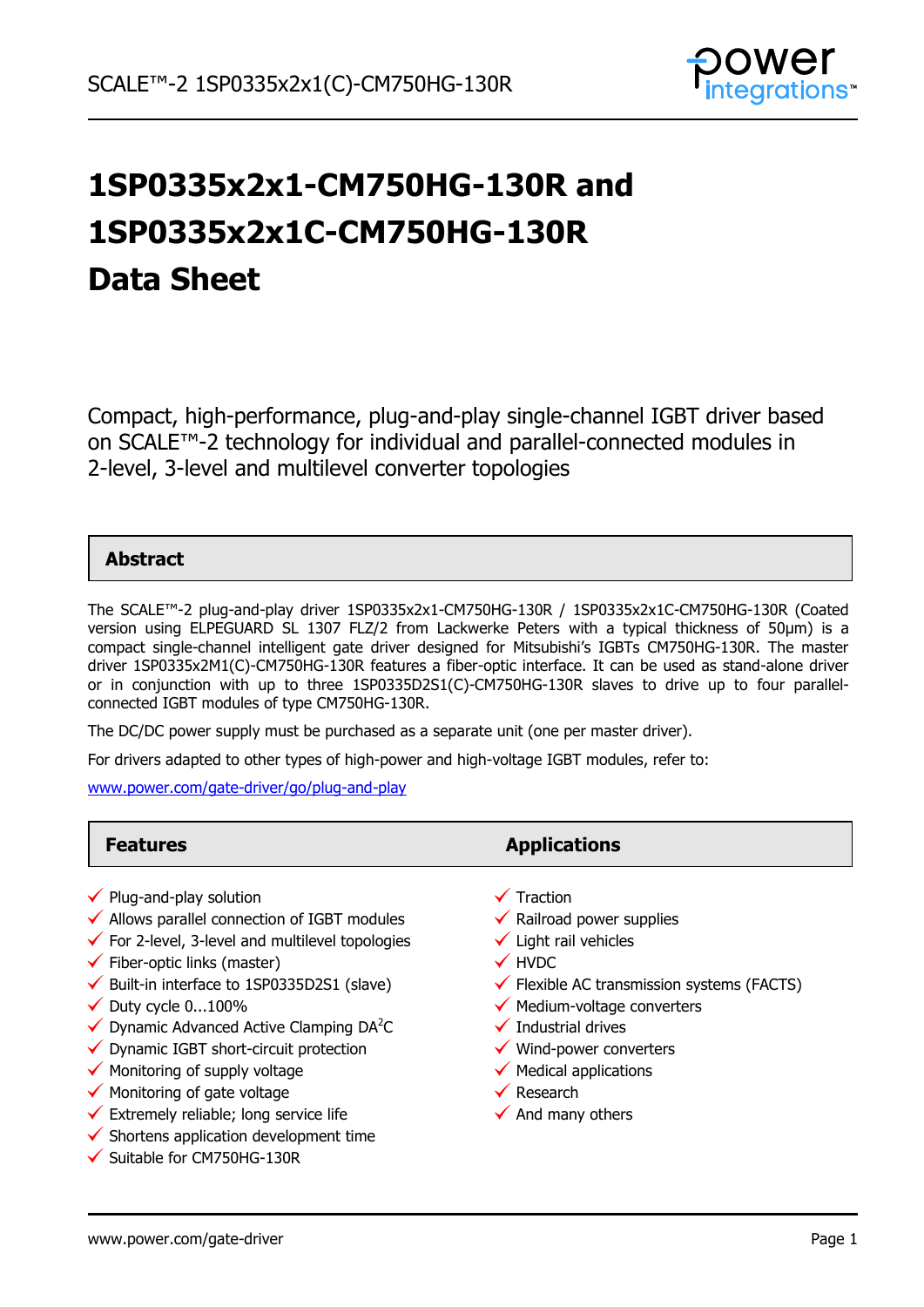

## **Safety Notice!**

The data contained in this data sheet is intended exclusively for technically trained staff. Handling all highvoltage equipment involves risk to life. Strict compliance with the respective safety regulations is mandatory!

Any handling of electronic devices is subject to the general specifications for protecting electrostatic-sensitive devices according to international standard IEC 60747-1, Chapter IX or European standard EN 100015 (i.e. the workplace, tools, etc. must comply with these standards). Otherwise, this product may be damaged.

### **Important Product Documentation**

This data sheet contains only product-specific data. For a detailed description, must-read application notes and common data that apply to the whole series, please refer to the "Description & Application Manual for 1SP0335 SCALE-2 IGBT Drivers" on [www.power.com/gate-driver/go/1SP0335.](http://www.power.com/gate-driver/go/1SP0335)

When applying SCALE-2 plug-and-play drivers, please note that these drivers are specifically adapted to a particular type of IGBT module. Therefore, the type designation of SCALE-2 plug-and-play drivers also includes the type designation of the corresponding IGBT module. These drivers are not valid for IGBT modules other than those specified. Incorrect use may result in failure.

#### **Mechanical Dimensions**

Dimensions: Refer to the relevant "Description and Application Manual"

Mounting principle: Connected to IGBT module with screws

### **Fiber-Optic Interfaces (1SP0335x2M1(C))**

| <b>Interface</b>   | <b>Remarks</b>                                 | Part type #       |
|--------------------|------------------------------------------------|-------------------|
| Drive signal input | 1SP0335V, fiber-optic receiver (Notes 1, 2)    | HFBR-2522ETZ      |
| Drive signal input | 1SP0335S, fiber-optic receiver (Notes 1, 2)    | <b>HFBR-2412Z</b> |
| Status output      | 1SP0335V, fiber-optic transmitter (Notes 1, 3) | HFBR-1522ETZ      |
| Status output      | 1SP0335S, fiber-optic transmitter (Notes 1, 3) | <b>HFBR-1412Z</b> |

### **Electrical Connectors**

| <b>Interface</b>          | <b>Remarks</b>               | Part type # |
|---------------------------|------------------------------|-------------|
| Power supply connector X1 | On-board connector (Note 4)  | 214012      |
| Bus connectors X2 and X3  | On-board connectors (Note 5) | 214013      |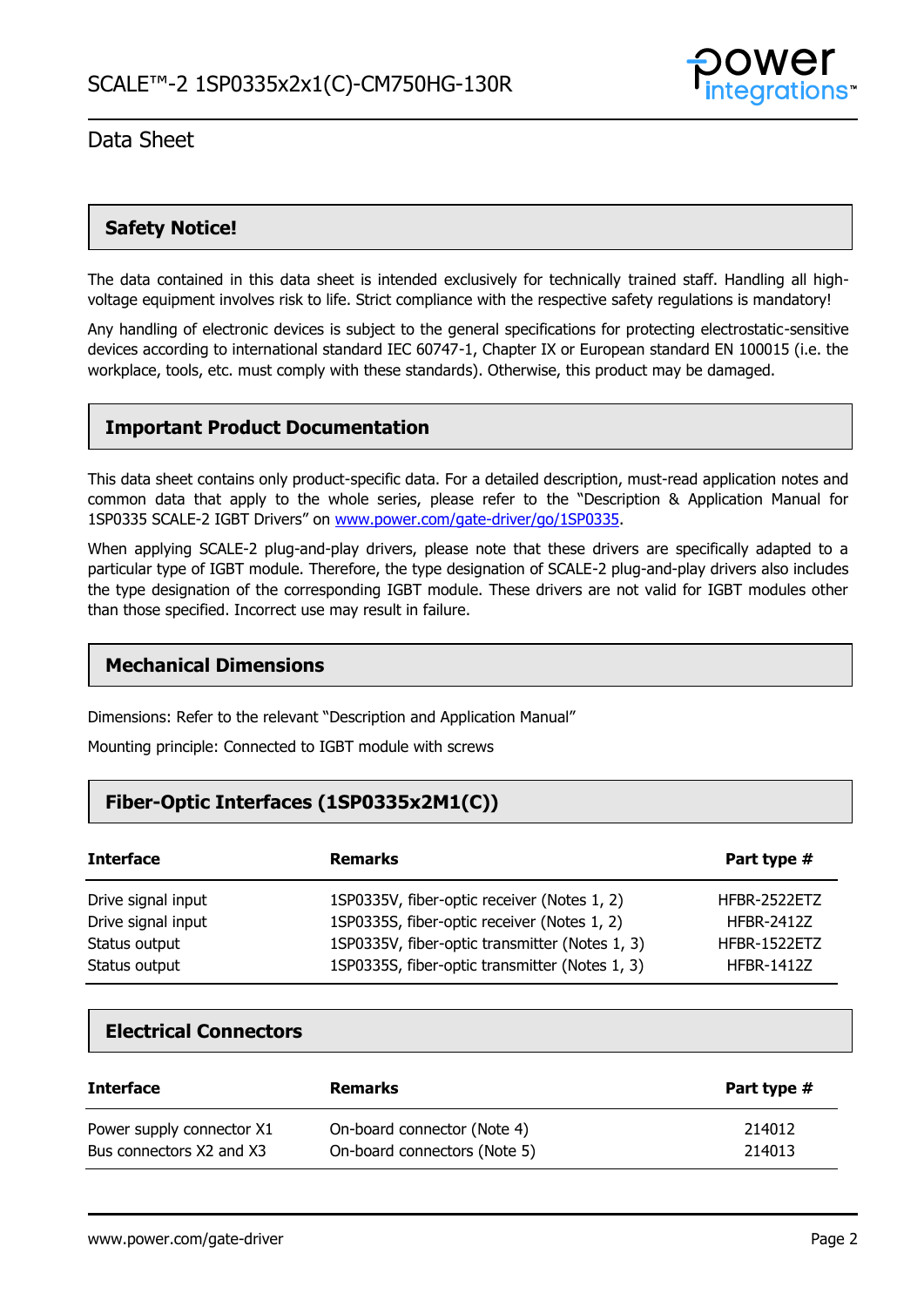

# **Absolute Maximum Ratings**

| <b>Parameter</b>                   | <b>Remarks</b>                                 | Min         |       | Max Unit          |
|------------------------------------|------------------------------------------------|-------------|-------|-------------------|
| Supply voltage $V_{DC}$            | VDC to COM                                     | $\mathbf 0$ | 30    | V                 |
| Average supply current $I_{DC}$    | 1SP0335x2M1(C) only (Note 6)                   |             | 215   | mA                |
| Average supply current $I_{DC}$    | 1SP0335x2M1(C) with three 1SP0335D2S1 (Note 6) |             | 740   | mA                |
| Gate output power                  | 1SP0335x2M1(C), Ta < 70°C (Note 7)             |             | 3.5   | W                 |
|                                    | 1SP0335x2M1(C), Ta = $85^{\circ}$ C (Note 7)   |             | 2.5   | W                 |
| Gate output power                  | 1SP0335D2S1(C), Ta < 70°C (Note 8)             |             | 3.3   | W                 |
|                                    | 1SP0335D2S1(C), Ta = $85^{\circ}$ C (Note 8)   |             | 2.3   | W                 |
| Switching frequency f              | 1SP0335x2M1(C), Ta < 70°C                      |             | 15    | kHz               |
|                                    | 1SP0335x2M1(C), Ta = $85^{\circ}$ C            |             | 10.5  | kHz               |
| Switching frequency f              | 1SP0335D2S1(C), Ta < 70°C                      |             | 14.1  | <b>kHz</b>        |
|                                    | 1SP0335D2S1(C), Ta = $85^{\circ}$ C            |             | 9.6   | <b>kHz</b>        |
| Gate peak current $I_{\text{out}}$ | Note 9                                         | $-35$       | $+35$ | $\mathsf{A}$      |
| DC-link voltage                    | Switching operation (Note 10)                  |             | 4400  | V                 |
|                                    | Off state (Note 11)                            |             | 5200  | V                 |
| Operating voltage                  | Collector-emitter voltage                      |             | 6500  | $V_{\text{peak}}$ |
| Max. emitter-emitter voltage       | Between parallel connected drivers (Note 12)   |             | 200   | $V_{\rm peak}$    |
| dV/dt                              | Between parallel connected drivers (Note 13)   |             | 50    | kV/µs             |
| Max. interface current             | X2 and X3, total RMS value (Note 14)           |             | 4     | $A_{rms}$         |
|                                    | X2 and X3, total peak value (Note 14)          |             | 20    | $A_{peak}$        |
| Operating temperature              |                                                | -40         | 85    | °C                |
| Storage temperature                | Note 28                                        | -40         | 50    | °C                |
| Surface temperature                | Only 1SP0335x2x1C-CM750HG-130R (Note 29)       |             | 125   | °C                |

# **Recommended Operating Conditions**

| <b>Power Supply</b>     | Remarks | Min  |     | Typ Max Unit |  |
|-------------------------|---------|------|-----|--------------|--|
| Supply voltage $V_{DC}$ | To COM  | 23.5 | -25 | 26.5         |  |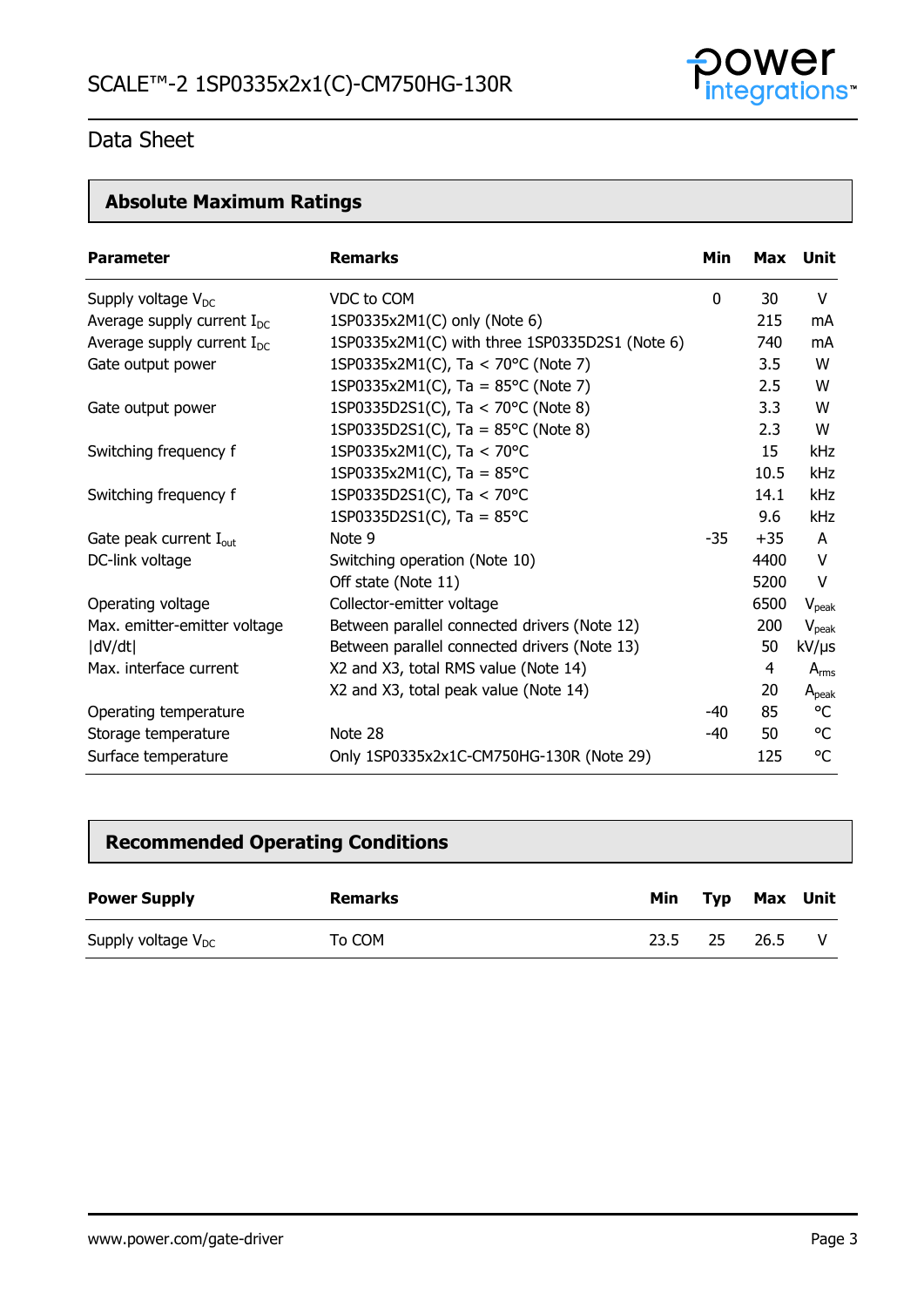

# **Electrical Characteristics**

|  | All data refer to +25°C and $V_{DC}$ = 25V unless otherwise specified |
|--|-----------------------------------------------------------------------|
|--|-----------------------------------------------------------------------|

| <b>Power Supply</b>                                | <b>Remarks</b>                                                                   | Min  | <b>Typ</b> | <b>Max</b> | Unit        |
|----------------------------------------------------|----------------------------------------------------------------------------------|------|------------|------------|-------------|
| Supply current $I_{DC}$                            | Without load, only 1SP0335x2M1(C)<br>Without load, per additional 1SP0335D2S1(C) |      | 45<br>20   |            | mA<br>mA    |
| <b>Power Supply Monitoring</b>                     | <b>Remarks</b>                                                                   | Min  | <b>Typ</b> | <b>Max</b> | Unit        |
| Supply threshold $V_{iso}$ - $V_{ee}$              | Clear fault                                                                      | 12.1 | 12.6       | 13.1       | V           |
|                                                    | Set fault (Note 15)                                                              | 11.5 | 12.0       | 12.5       | V           |
| Monitoring hysteresis                              | Set/clear fault                                                                  | 0.35 |            |            | V           |
| Supply threshold V <sub>ee</sub> -V <sub>COM</sub> | Clear fault                                                                      | 5    | 5.15       | 5.3        | V           |
|                                                    | Set fault (Note 15)                                                              | 4.7  | 4.85       | 5          | v           |
| Monitoring hysteresis                              | Set/clear fault                                                                  | 0.15 |            |            | V           |
| Bus to 1SP0335D2S1(C)                              | <b>Remarks</b>                                                                   | Min  | <b>Typ</b> | <b>Max</b> | Unit        |
| Supply voltage                                     |                                                                                  |      | <b>VDC</b> |            | V           |
| Turn-off command                                   | To COM                                                                           |      | 0          |            | V           |
| Turn-on command                                    | To COM                                                                           |      | 15         |            | V           |
| <b>Gate Monitoring</b>                             | <b>Remarks</b>                                                                   | Min  | <b>Typ</b> | <b>Max</b> | <b>Unit</b> |
| Turn-on threshold V <sub>GE,on,min</sub>           | $G_{mean}$ to E, set fault (Note 16)                                             |      | 12.9       |            | V           |
| Turn-off threshold V <sub>GE, off, max</sub>       | $G_{mean}$ to E, set fault (Note 16)                                             |      | $-7.6$     |            | V           |
| Filter delay                                       | Turn-on (Note 16)                                                                |      | 28         |            | μs          |
|                                                    | Turn-off (Note 16)                                                               |      | 42         |            | μs          |
| <b>Short-circuit Protection</b>                    | <b>Remarks</b>                                                                   | Min  | <b>Typ</b> | <b>Max</b> | Unit        |
| Static Vce-monitoring threshold                    | Between auxiliary terminals (Note 17)                                            |      | 247        |            | V           |
| Response time                                      | DC-link voltage = 4400V (Note 18)                                                |      | 5.9        |            | μs          |
|                                                    | DC-link voltage = 3000V (Note 18)                                                |      | 6.0        |            | μs          |
|                                                    | DC-link voltage = 2200V (Note 18)                                                |      | 6.4        |            | μs          |
|                                                    | DC-link voltage = 1500V (Note 18)                                                |      | 10.2       |            | μs          |
| Delay to IGBT turn-off                             | After the response time (Note 19)                                                |      | 0.3        |            | μs          |
| <b>Timing Characteristics</b>                      | <b>Remarks</b>                                                                   | Min  | <b>Typ</b> | <b>Max</b> | Unit        |
| Turn-on delay t <sub>d(on)</sub>                   | Note 20                                                                          |      | 190        |            | ns          |
| Turn-off delay t <sub>d(off)</sub>                 | Note 20                                                                          |      | 185        |            | ns          |
| Output rise time t <sub>r(out)</sub>               | G to E (Note 21)                                                                 |      | 9          |            | ns          |
| Output fall time t <sub>f(out)</sub>               | G to E (Note 21)                                                                 |      | 30         |            | ns          |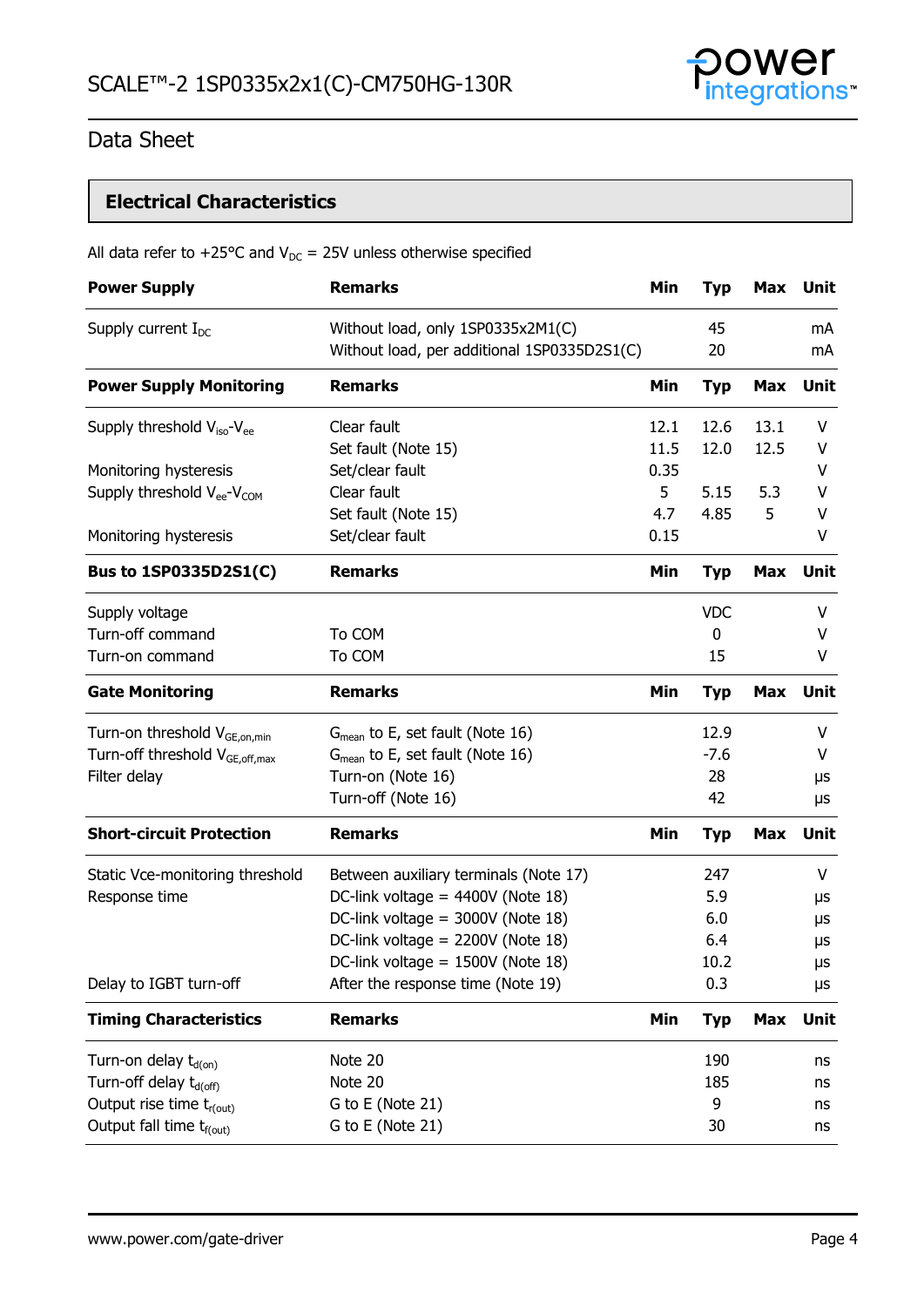

| <b>Timing Characteristics</b>              | <b>Remarks</b>                             | Min | <b>Typ</b>    | Max        | Unit |
|--------------------------------------------|--------------------------------------------|-----|---------------|------------|------|
| Transmission delay of fault state          | Note 22                                    |     | 90            |            | ns   |
| Delay to clear fault state                 | After IGBT short circuit (Note 23)         |     | 9             |            | μs   |
|                                            | After gate-monitoring fault (Notes 23, 27) |     |               |            | μs   |
| Acknowledge delay time                     | Note 24                                    |     | 250           |            | ns   |
| Acknowledge pulse width                    | On host side                               | 400 | 700           | 1050       | ns   |
| <b>Gate Output</b>                         | <b>Remarks</b>                             | Min | <b>Typ</b>    | <b>Max</b> | Unit |
| Turn-on gate resistor $R_{q(0n)}$          | Note 25                                    |     | 4.1           |            | Ω    |
| Turn-off gate resistor $R_{q(\text{off})}$ | Note 25                                    |     | 34            |            | Ω    |
| Auxiliary gate capacitor $C_{\text{ae}}$   |                                            |     | not assembled |            | nF   |
| Gate voltage at turn-on                    | Note 26                                    |     | 15            |            | v    |
| Gate-voltage at turn-off                   |                                            |     | -10           |            | v    |

#### **Footnotes to the Key Data**

- 1) The transceivers required on the host controller side are not supplied with the gate driver. It is recommended to use the same types as used in the gate driver. For product information refer to [www.power.com/gate-driver/go/fiberoptics.](http://www.power.com/gate-driver/go/fiberoptics)
- 2) The recommended transmitter current at the host controller is 20mA. A higher current may increase jitter or delay at turn-off.
- 3) The typical transmitter current at the gate driver is 18mA. In case of supply undervoltage, the minimum transmitter current at the gate driver is 12mA: this is suitable for adequate plastic optical fibers with a length of up to 10 meters.
- 4) This refers to the manufacturer ordering number, see [www.power.com/gate-driver/go/ext\\_erni.](http://www.power.com/gate-driver/go/ext_erni) The customer-side connector as well as cables with different lengths can be supplied by Power Integrations. Refer to the "Description & Application Manual for 1SP0335 SCALE-2 IGBT Drivers" for more information.
- 5) This refers to the manufacturer ordering number, see [www.power.com/gate-driver/go/ext\\_erni.](http://www.power.com/gate-driver/go/ext_erni) These connectors are to be used to connect 1SP0335x2M1(C) (master) or 1SP0335D2S1(C) (slave) to 1SP0335D2S1(C) (slave) if parallel connection of IGBT modules is required. Cables with different lengths can be supplied by Power Integrations. Refer to the "Description & Application Manual for 1SP0335 SCALE-2 IGBT Drivers" for more information.
- 6) If the specified value is exceeded, this indicates a driver overload. It should be noted that the driver is not protected against overload.
- 7) The given power can only be fully exploited without slaves 1SP0335D2S1(C) (no parallel connection of IGBT modules). If the specified value is exceeded, this indicates a driver overload. It should be noted that the driver is not protected against overload. From 70°C to 85°C, the maximum permissible output power can be linearly interpolated from the given data.
- 8) The given power can be fully exploited with slaves 1SP0335D2S1(C) (parallel connection of IGBT modules). If the specified value is exceeded, this indicates a driver overload. It should be noted that the driver is not protected against overload. From 70°C to 85°C, the maximum permissible output power can be linearly interpolated from the given data.
- 9) The gate current is limited by the gate resistors located on the driver.
- 10) This limit is due to active clamping under switching conditions. Refer to the "Description & Application Manual for 1SP0335 SCALE-2 IGBT Drivers".
- 11) Due to the Dynamic Active Advanced Clamping Function ( $DA<sup>2</sup>C$ ) implemented on the driver, the DClink voltage can be increased in the off-state condition (e.g. after emergency shut-down). This value is only valid when the IGBTs are in the off state (not switching). The time during which the voltage can be applied should be limited to short periods (< 60 seconds). Refer to the "Description & Application Manual for 1SP0335 SCALE-2 IGBT Drivers".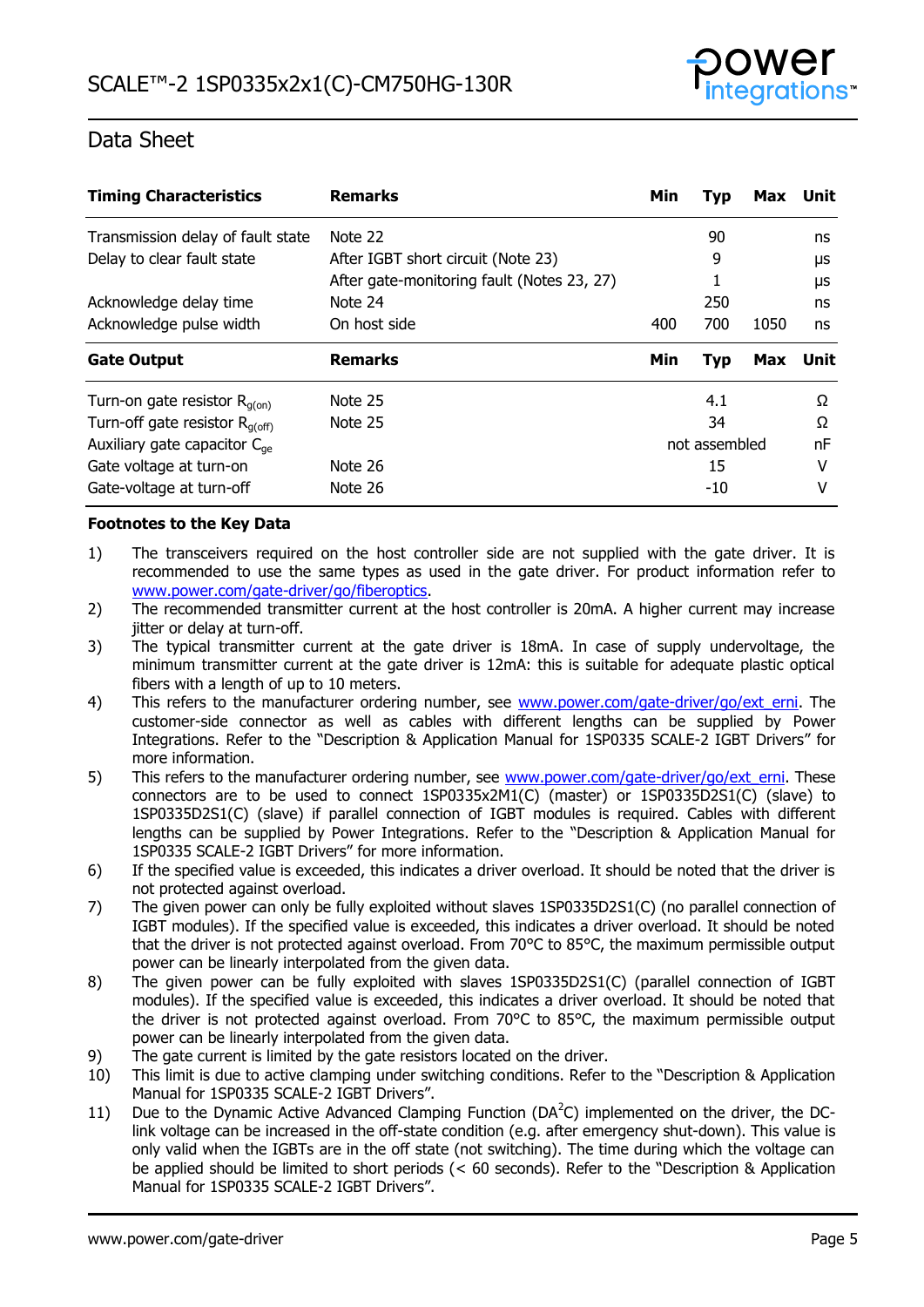

- 12) The maximum dynamic voltage between auxiliary emitters of parallel-connected drivers due to asymmetrical operation at turn-on and turn-off must be limited to the given value.
- 13) Maximum allowed rate of change of auxiliary emitter voltage of parallel connected drivers.
- 14) Dynamic voltages between auxiliary emitters of parallel connected drivers at turn-on and turn-off lead to equalizing currents over the X2 or X3 bus. The peak and RMS values of the resulting current must be limited to the given value.
- 15) Undervoltage monitoring of the secondary-side supply voltage (Viso to Vee and Vee to COM which correspond with the approximate turn-on and turn-off gate-emitter voltages). If the corresponding voltage drops below this limit on 1SP0335x2M1(C) (masters), all paralleled IGBTs (master and slaves) are switched off and a fault is transmitted to the status output. If the corresponding voltage drops below this limit on 1SP0335D2S1(C) (slaves), the corresponding IGBT is switched off. If the IGBT was turned on, a fault will be generated by the gate-monitoring function on the master which will turn off all paralleled IGBTs after the corresponding delay.
- 16) The mean value  $V_{GE,mean}$  of all gate voltages (master and all slaves) is filtered and compared to the given values at turn-on and turn-off. If the specified values are exceeded ( $V_{GE,mean} < V_{GE,on,min}$  at turn-on resp.  $V_{GE,mean} > V_{GE,off,max}$  at turn-off) after the given filter delay, the driver turns off all parallelconnected IGBTs and a fault is transmitted to the status output.
- 17) A dynamic Vce protection is implemented on the driver. The maximum allowed Vce voltage at turn-on is dynamically adjusted in order to better fit to the IGBT characteristics at turn-on. At the end of the turn-on process the given static value applies.
- 18) The resulting pulse width of the direct output of the gate drive unit for short-circuit type I (excluding the delay of the gate resistors) is the sum of the response time plus the delay to IGBT turn-off.
- 19) The turn-off event of the IGBT is delayed by the specified time after the response time.
- 20) Including the delay of the external fiber-optic links (cable length: 1m). Measured from the transition of the turn-on or turn-off command at the optical transmitter on the host controller side to the direct output of the gate drive unit (excluding the delay of the gate resistors).
- 21) Output rise and fall times are measured between 10% and 90% of the nominal output swing. The values are given for the driver side of the gate resistors with 2Ω/1uF load. The time constant of the output load in conjunction with the present gate resistors leads to an additional delay at their load side.
- 22) Delay of external fiber-optic links. Measured from the driver secondary side (ASIC output) to the optical receiver on the host controller (cable length: 1m).
- 23) Measured on the host side. The fault status on the secondary side is automatically reset after the specified time.
- 24) Including the delay of the external fiber-optic links (cable length: 1m). Measured from the transition of the turn-on or turn-off command at the optical transmitter on the host controller side to the transition of the acknowledge signal at the optical receiver on the host controller side.
- 25) The gate resistors can be leaded or surface mounted. Power Integrations reserves the right to determine which type will be used. Typically, higher quantities will be produced with SMD resistors and small quantities with leaded resistors.
- 26) The driver supply voltage VDC is split into two distinct voltages on the driver. The first one is the turnon voltage which is regulated at about 15V. The difference between VDC and the turn-on voltage is the turn-off voltage which is not regulated and mainly dependent on the driver input voltage VDC.
- 27) The fault status is set as long as the gate monitoring fault is present. The given value applies if the driver goes from the "off state" to the "on state" and the gate-emitter voltage of one or more parallel connected drivers does not turn on. If the driver goes from the "on state" to the "off state" and the gate-emitter voltage of one or more parallel connected drivers does not turn off, the fault status is applied as long as the gate monitoring fault is present.
- 28) The storage temperature inside the original package (1) or in case the coating material of coated products may touch external parts (2) must be limited to the given value. Otherwise, it is limited to 90°C.
- 29) The component surface temperature, which may strongly vary depending on the operating condition, must be limited to the given value for coated driver versions to ensure long-term reliability of the coating material.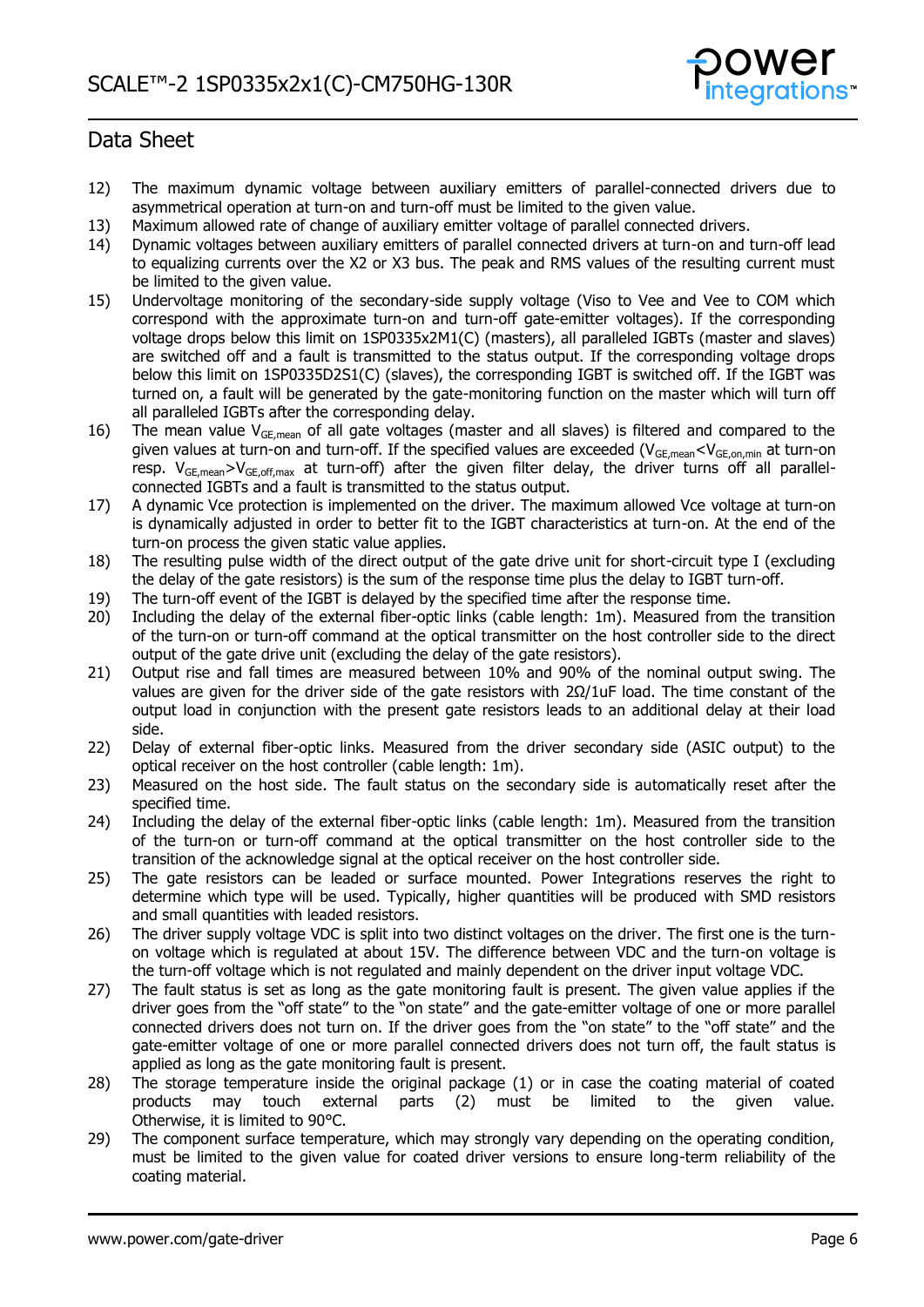

# **Legal Disclaimer**

The statements, technical information and recommendations contained herein are believed to be accurate as of the date hereof. All parameters, numbers, values and other technical data included in the technical information were calculated and determined to our best knowledge in accordance with the relevant technical norms (if any). They may base on assumptions or operational conditions that do not necessarily apply in general. We exclude any representation or warranty, express or implied, in relation to the accuracy or completeness of the statements, technical information and recommendations contained herein. No responsibility is accepted for the accuracy or sufficiency of any of the statements, technical information, recommendations or opinions communicated and any liability for any direct, indirect or consequential loss or damage suffered by any person arising therefrom is expressly disclaimed.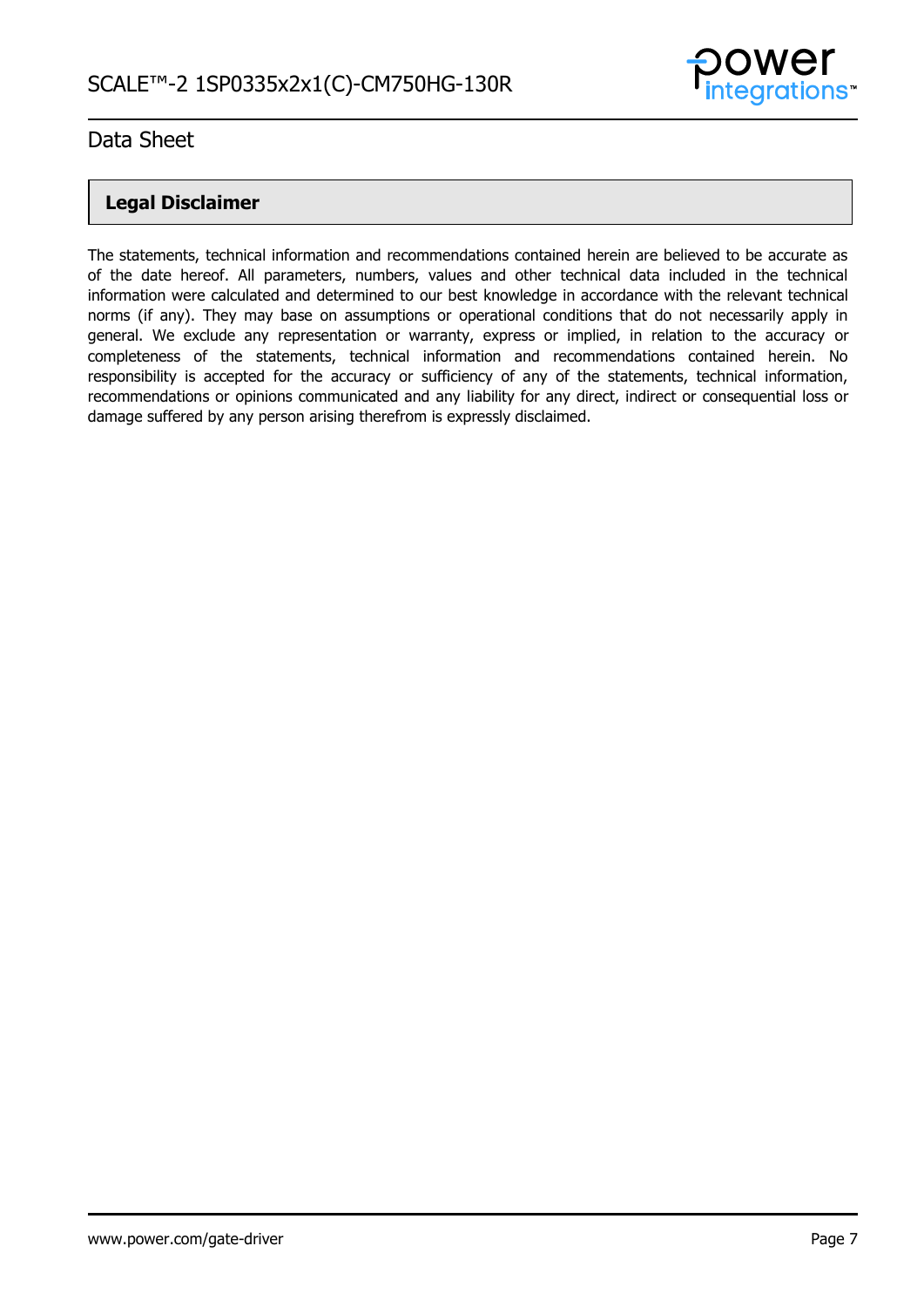

# **Ordering Information**

Our international terms and conditions of sale apply.

| <b>Interface</b>                                | <b>Power Integrations Driver Type #</b> | <b>Related IGBT</b> |
|-------------------------------------------------|-----------------------------------------|---------------------|
| Master, Fiber-Optic Interface 1)                | 1SP0335V2M1-CM750HG-130R                | CM750HG-130R        |
| Master, Fiber-Optic Interface 1), 3)            | 1SP0335V2M1C-CM750HG-130R               | CM750HG-130R        |
| Master, Fiber-Optic Interface <sup>2)</sup>     | 1SP0335S2M1-CM750HG-130R                | CM750HG-130R        |
| Master, Fiber-Optic Interface <sup>2), 3)</sup> | 1SP0335S2M1C-CM750HG-130R               | CM750HG-130R        |
| Slave, Electrical Interface                     | 1SP0335D2S1-CM750HG-130R                | CM750HG-130R        |
| Slave, Electrical Interface 3)                  | 1SP0335D2S1C-CM750HG-130R               | CM750HG-130R        |

<sup>1)</sup> Fiber-optic interface with versatile link (HFBR-2522ETZ and HFBR-1522ETZ)

- <sup>2)</sup> Fiber-optic interface with ST (HFBR-2412Z and HFBR-1412Z) See "Description & Application Manual for 1SP0335 SCALE-2 IGBT Drivers"
- 3) Conformal coated version

Product home page: [www.power.com/gate-driver/go/1SP0335](http://www.power.com/gate-driver/go/1SP0335) 

Refer to [www.power.com/gate-driver/go/nomenclature](http://www.power.com/gate-driver/go/nomenclature) for information on driver nomenclature

# **Information about Other Products**

#### **For other drivers, evaluation systems, product documentation and application support**

Please click onto: [www.power.com/gate-driver](http://www.power.com/gate-driver)